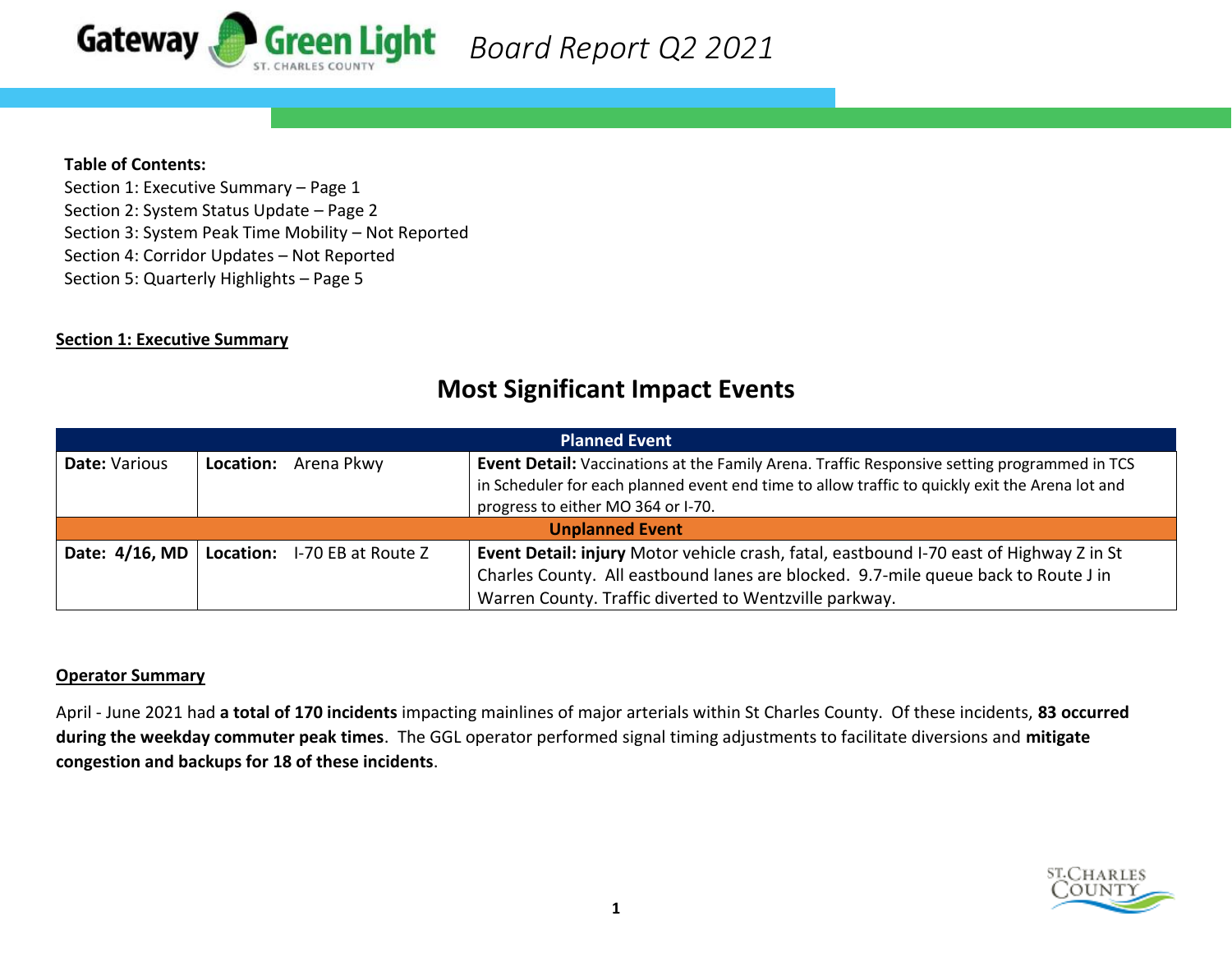

# **Section 2: System Status Update**

| <b>Device Type</b>                                                                                          |      | No.         |      | %<br>Reliable |  | <b>Device Type</b>                                                                      |            | No.         |      | %<br><b>Reliable</b> |  |
|-------------------------------------------------------------------------------------------------------------|------|-------------|------|---------------|--|-----------------------------------------------------------------------------------------|------------|-------------|------|----------------------|--|
|                                                                                                             | Last | <b>This</b> | Last | <b>This</b>   |  |                                                                                         | Last       | <b>This</b> | Last | <b>This</b>          |  |
| Signals Communicating on TCS                                                                                | 348  | 343         | 98%  | 99%           |  | $\mathbf{A}^{\mathbf{B}}$<br><b>Cellular &amp; Radio Devices</b>                        | 48         | 42          | 95%  | 95%                  |  |
| CCTV's working                                                                                              | 153  | 156         | 96%  | 97%           |  | الألكر<br><b>DMS Boards</b>                                                             | 4          | 4           | 100% | 100%                 |  |
| $\bigtriangledown$<br><b>Bluetooth Devices Reporting</b>                                                    | 75   | 69          | 73%  | 68%           |  | IId.<br><b>Traffic Count Stations</b>                                                   | 0          | 0           | 0%   | 0%                   |  |
| in Royal Ave Rea<br>视学<br>$\frac{1}{\sqrt{2}}\left[\frac{1}{\sqrt{2}}\right]$<br>Intersections on TDMS<br>調 | 128  | 129         | 83%  | 84%           |  | $\begin{array}{c} \begin{array}{c} \end{array} \end{array}$<br><b>Fiber Optic Cable</b> | 63.0<br>mi | 63.0<br>mi  | 100% | 100%                 |  |

# *GGL Device Efforts*

- GGL Fiber repaired at TR Hughes and I-70 CCTV mouse had chew various sections of cable and damaged multiple fiber tubes. Signals on TR Hughes Blvd, O'Fallon Streets Building back online on GGL network.
- Tower Cameras replaced at Bethman Tower; new cameras integrated into TransSuite.
- Re-programed and connected repaired BlueTOAD at I-70 EB & Zumbehl, collecting travel time data again.
- Integrated Flock Safety's Wing application into County and Wentzville Axis PTZ cameras.

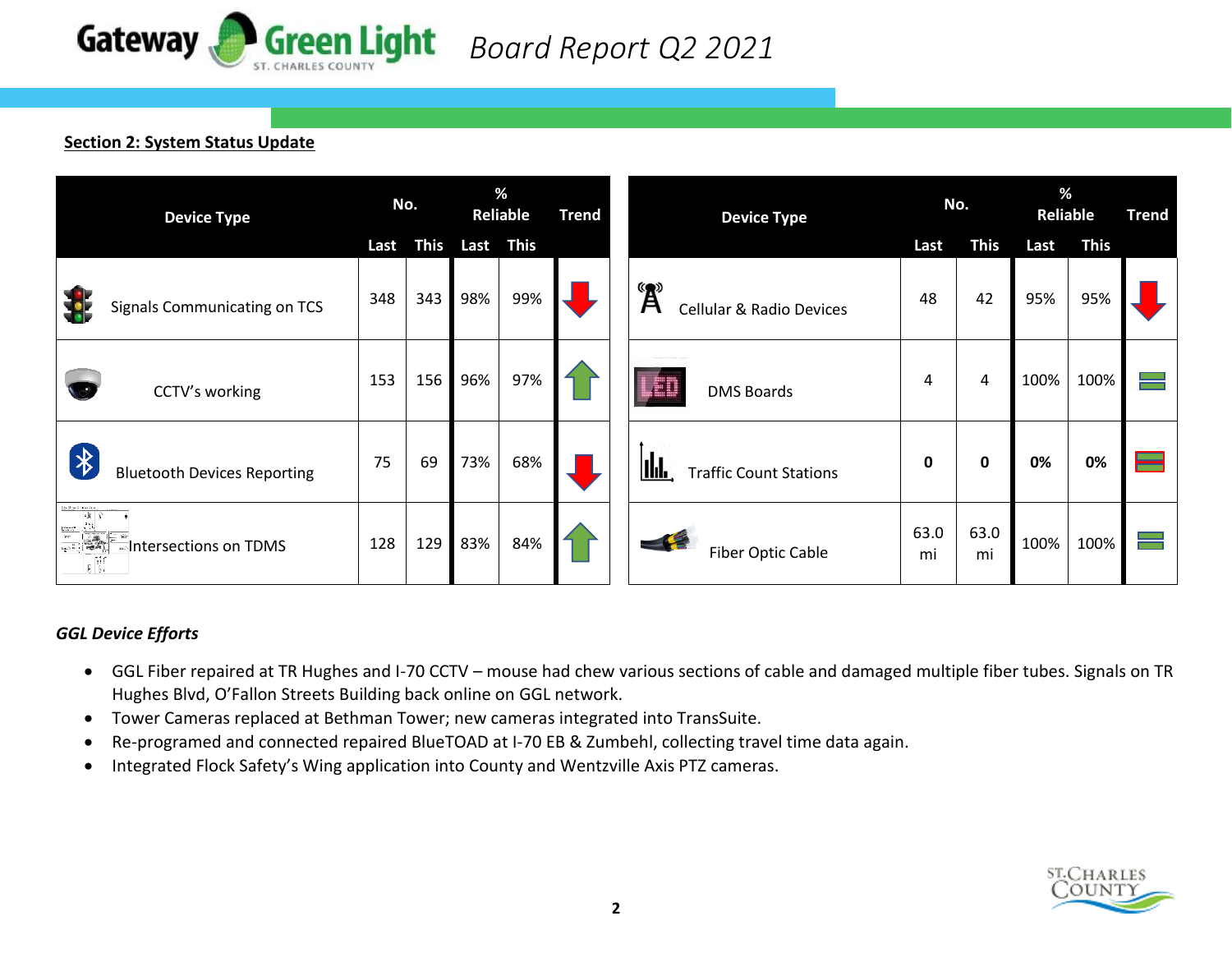

### *Managed Incidents*

• 4/15/21, MD: I-70 EB before Route Z – fatal incident resulting in closure of I-70 at Wentzville Parkway. Queue est. 9.7 miles. AMI signal plans implemented on Wentzville Parkway from I-70 around to US 61 for diversion, as well as at Route Z & Interstate Dr signal. Timing plans remained in place for approximately 3 hours while the incident was investigated until freeway re-opened.

• 4/27, MD: I-70 EB at Route T/W – multi vehicle accident blocking both lanes for a short duration, right lane closed to remove debris and scene moved to shoulder for 1.5 hours. AMI timings plans implemented at I-70 WBOR at T/W, and I-70 at Wentzville Pkwy Interchange to facilitate traffic flow of diverting EB traffic from I-70 back on at Wentzville Pkwy. Queue est. 5.6 miles. Timing plans in place for full duration of incident.

• 5/3/21, MD: MO 364 WB past Harvester Rd – multi-vehicle accident blocking multiple lanes, with temporary closure while scene was moved to shoulder. Queue est. 1.4 miles. AMI signal timing plans implemented on MO 364 NOR and SOR from Harvester to Jungermann Rd to mitigate backups from traffic diverting to the outer road. Event active nearly roughly 1 hour. Timing plans remained in place for 40 minutes until the backups cleared.

• 6/23/21, AM: I-70 EB before Zumbehl Rd – vehicle accident with fatality, with freeway and outer road closure. Queue est. 3 miles. AMI signal plans for AM EB division implemented on Cave Springs Rd from Mexico across I-70 to West Clay, and downstream signal timing plans at Zumbehl Rd Interchange and outer roads adjusted for traffic diverting around incident. Timing plans in place for 5 hours as incident required investigation, heavy tow, and debris removal prior to clearing.

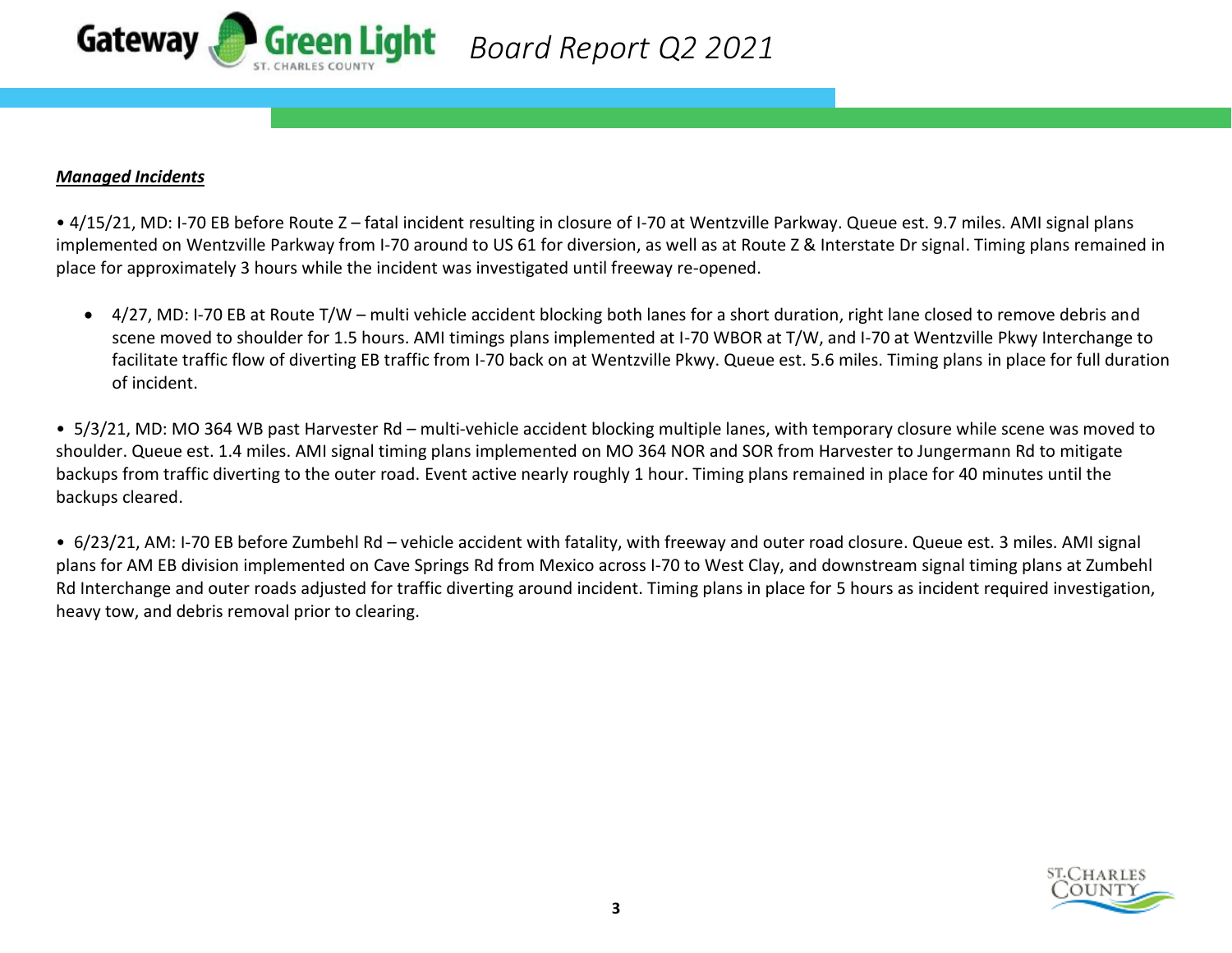